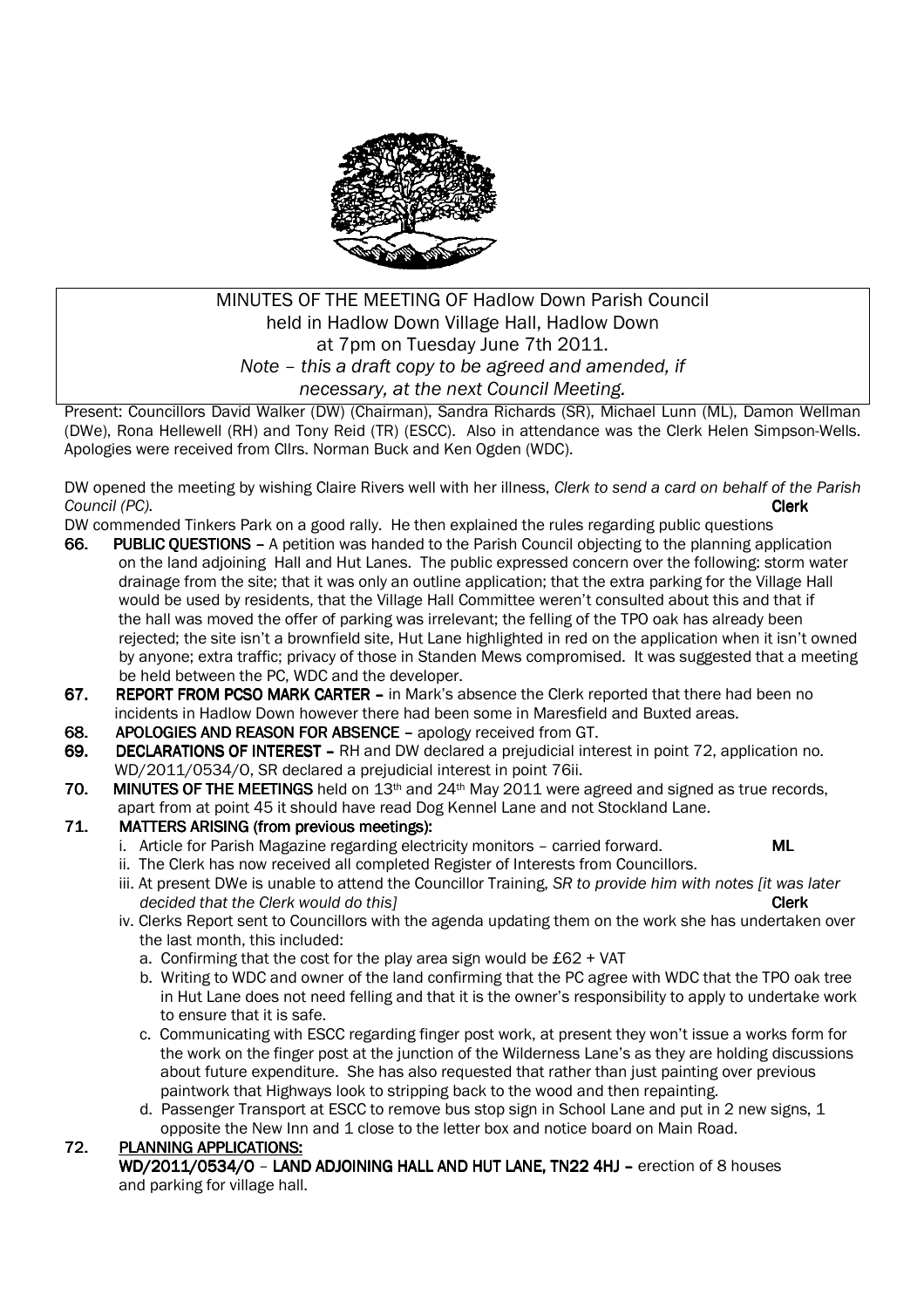RH and DW left the meeting.

The following response was made:

The Parish Council strongly oppose this application based on the following:

- 1. Under the LDF process the village development boundary has been removed. The claim in the application saying that it is near a development boundary is therefore null and void.
- 2. This is a green field site as evidenced by historical reference from local residents.
- 3. We are duly concerned about existing and future drainage and run-off of surface water.
- 4. We believe this development would have an adverse impact on traffic in Hall and Hut Lanes.
- 5. We have concerns that in the plan diagram no. 111/164/01 the applicant has presented ownership and access of Hut Lane. There is no proof of ownership by anyone of this lane.
- 6. We have concerns about additional traffic movements to and from Hut Lane onto the main A272.
- 7. There is a privacy issue over the development overlooking Standen Mews.
- 8. The Parish Council have already objected to the independent survey over the felling of the TPO oak tree under tree works application: TM/2010/0058/TPO, which has already been rejected by Wealden District Council.
- 9. This application goes against the Hadlow Down Community Plan (copy enclosed) which was being adopted by the Parish Council at their meeting on 7<sup>th</sup> June 2011. The Plan suggests historical growth rates of 1-2 houses per year.
- 10. The school infrastructure is unable to take any more local children.
- 11. The additional parking is not a reason for granting permission as it would not solve the problem of parking for the Village Hall as we feel it would be used as overflow for residents.
- 12. We feel it would be overdevelopment of the site.
- 13. It is within the Area of Outstanding Natural Beauty (AONB) and goes against the High Weald AONB Management Plan.
- 14. We have received a petition from 21 residents opposing the application together with correspondence from other residents (copies enclosed), also opposing the application.

For the aforementioned reasons we fully reject this application. RH and DW returned to the meeting. WD/2011/1123/F – HARWOODS, MAIN ROAD, TN22 4HJ – conservatory to the rear, demolition of existing timber detached single garage and replacement with attached single garage with store over – The Parish Council support this application.

- 73. REPORT FROM CLLR. TONY REID, ESCC TR confirmed that the A272 is due to be resurfaced between School Lane and Tinkers Lane. He has stood down from cabinet and is no longer deputy leader. Over the next 2 years he will be looking at better understanding the issues for small and medium sized rural businesses, he has already identified the problem of banks not lending them money and planning issues. ESCC are trying to offer the best services they can with the funding they have. *Clerk to contact Chief Executives office regarding the adoption of the community plan by ESCC.* Clerk
- 74. BANK RECONCILIATION:  $-$  for 26<sup>th</sup> May 2011 agreed and signed.<br>75. **OTHER FINANCE MATTERS** –

### OTHER FINANCE MATTERS –

- i. Application for the transfer of the Barclays Business Saver account to an Active Saver account signed.
- ii. The Annual Return was approved and signed-off.
- iii. It was agreed to donate £15 to St Mark's School for the use of their hall, under the power given in the Local Government Act 1972 s.134
- iv. The Internal Audit report had been circulated to Councillors prior to the meeting, they were all happy with the content.
- 76. ACCOUNTS FOR PAYMENT: The following were agreed by all and cheques signed:
	- i. Helen Simpson-Wells. Salary £847.24 includes £31.05 for mileage, £100.67 extra hours and £20.58 expenses, £620.00 already paid by standing order, therefore cheque raised for £227.24 .
	- ii. Citizens Advice Bureau £150.00 paid under the power given in Local Government Act 1972 s. 142 (2a)
	- iii. Sussex Air Ambulance £50.00 paid under the power given in Local Government Act 1972 s.137
	- iv. Hadlow Down Parish Magazine £250.00.
	- v. Suffolk ACRE Services £463.88 insurance
	- vi. Complete Landscapes £121.00, of which £85.00 for burial ground maintenance and £36.00 for play area maintenance.
	- vii. BT £145.77 paid by direct debit.
	- viii. Hadlow Down Village Hall £100.00 rent from January to March 2011.
- 77. NEW COMMUNITY HALL Janet Tourell advised that a door to door survey is to be done and an update meeting will be held soon. They are awaiting a figure for part of the land north of the village hall and are also preparing a questionnaire for young people. It was asked that if there isn't a clear direction after